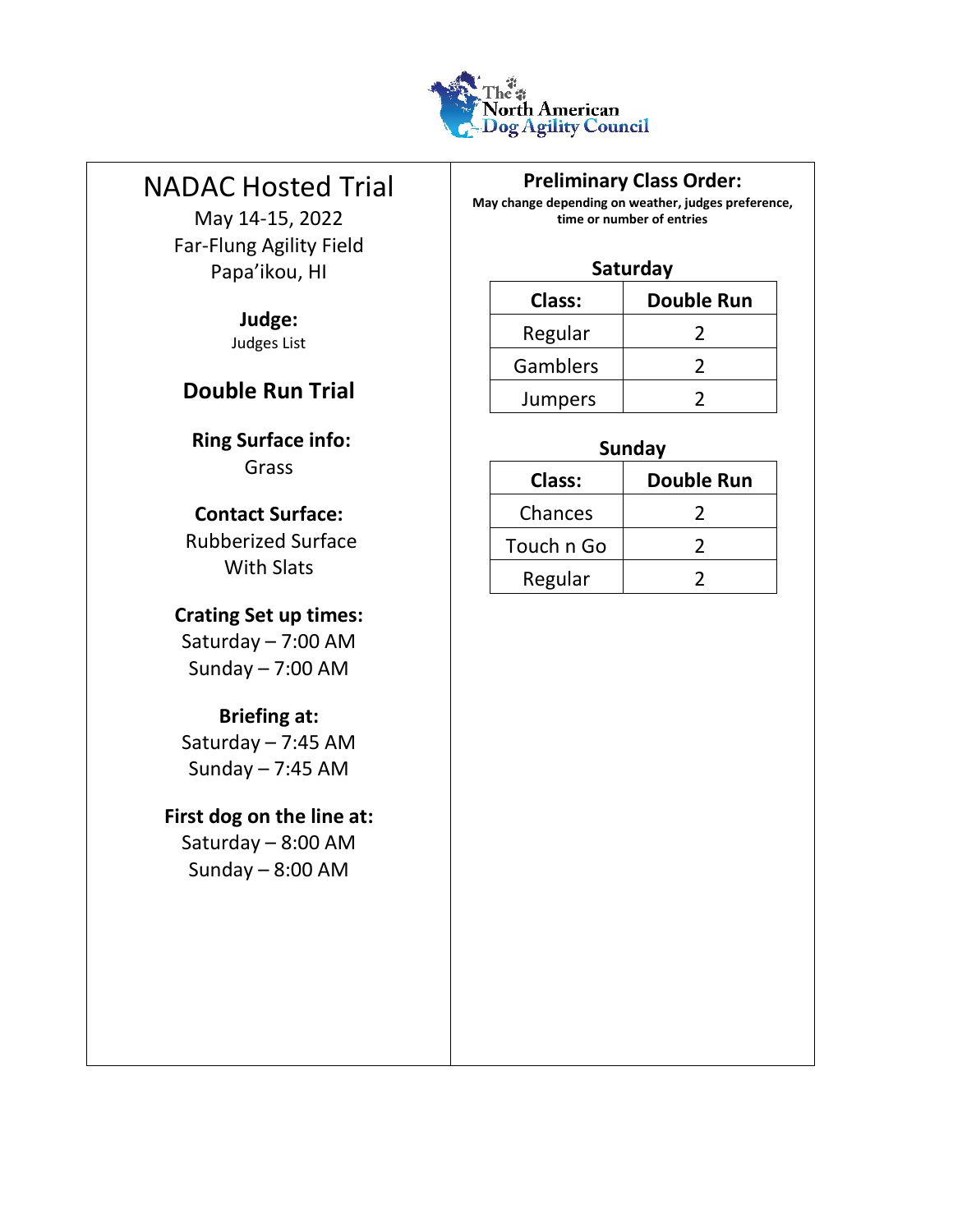**Entries Open on:**  Immediately

**Entries Close on:**  May 12

**Crating available:**  On Grass

### **Entry Limits:**

500 Runs per day

#### **Move ups:**

Move ups are allowed from day to day. No same day move ups.

#### **Day of show Entries:**

Day of show entry allowed until trial fills.

#### **Refunds:**

Full Refunds are given for Bitches in Season or other circumstances beyond the handler's control.

No entry fee will be refunded in the event a dog and/or handler is absent, disqualified, excused, or dismissed from competition.

#### **Show Committee**

Trial Chair: Toni Barnhart Secretary: Jeff Lyons Chief Course builders: Judges

### **Confirmations:**

Confirmations will be sent by email one week prior to the trial. Please make sure your email address is legible.

### **Food info:**

There won't be any food vendors at the trial site, so come prepared.

## **Awards and Ribbons:**

Ribbons for  $1<sup>st</sup>$  through  $3<sup>rd</sup>$  are available. New Title Ribbons available. NATCH Ribbons are available.

### **Equipment info:**

All obstacles used meet NADAC specifications.

The trial you are entering is using slatted contacts. For many years slats have NOT been used in NADAC trials. The reasons for this is that with the lowered height of the NADAC A-frame, and the advent of rubber coated equipment, NADAC found that slats became entirely useless in the sport as the dogs had more than enough grip with the rubber coatings. NADAC was the first organization to use rubber contacts, and we feel that the removal of slats was the correct and logical next move. The reason we are allowing slats is to encourage clubs to try NADAC, without having to purchase a specific set of equipment for NADAC and to help struggling clubs who can't afford the NADAC spec contacts. The new generation of slats are not a danger to dogs like the old generation was, so while they are not needed for dogs competing in NADAC, it won't hurt to have them either. It should be noted that any Regional or Championship event that you attend with NADAC will be using non slatted contacts.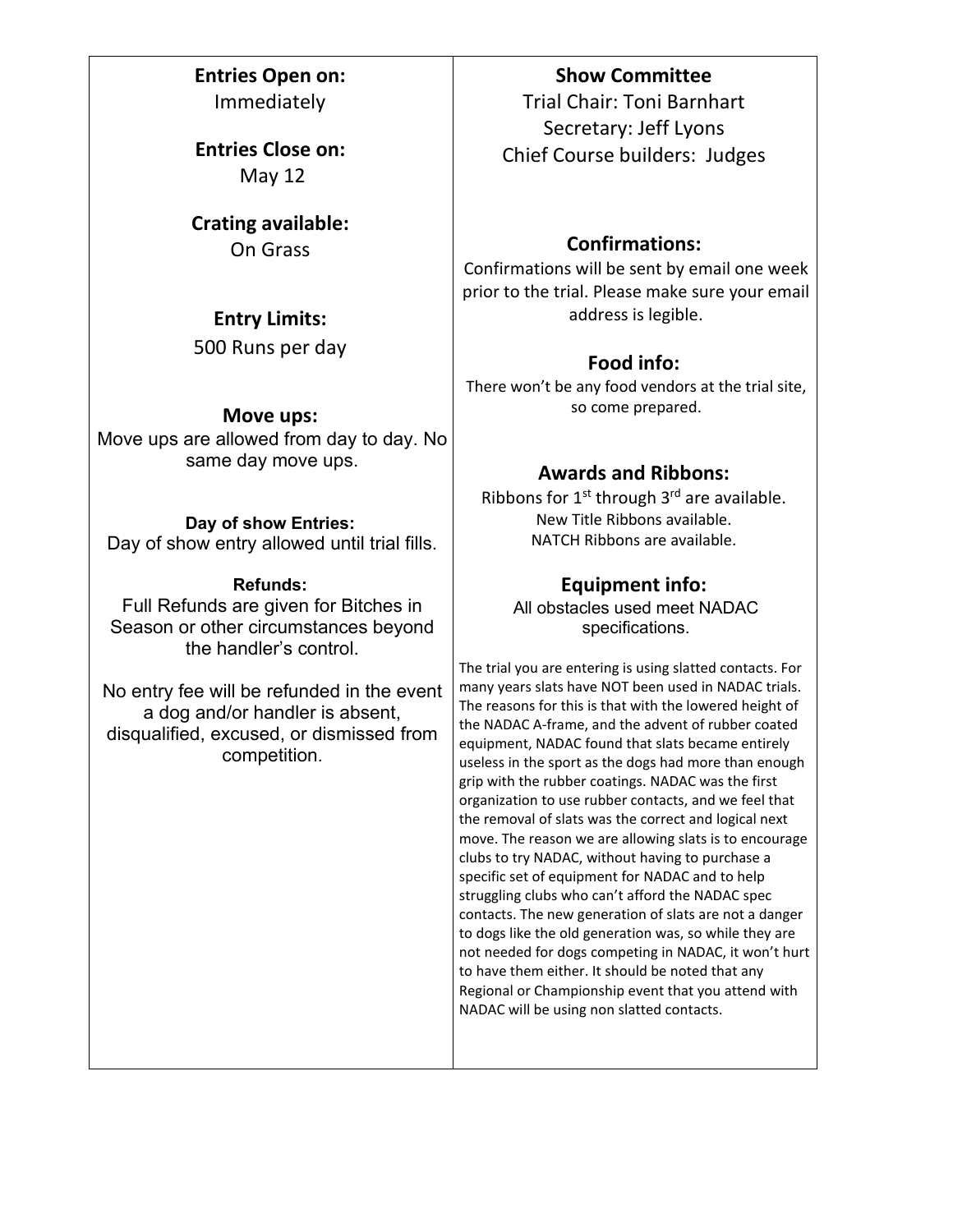#### **Jump Height Info:**

#### MEASURING

Measurement forms may be obtained at:

<https://www.nadac.com/WPsite/wp-content/uploads/2021/06/Permanent-Height-Card-form-6.4.21.pdf>

#### **Dogs which require measuring:**

Dogs in the Proficient Category, Novice, Open or Elite jumping 4", 8", 12" or 16"

#### **Dogs which do not need to be measured:**

Dogs jumping 16" in the Veteran or Junior Handler Division Dogs jumping 20" Dogs in the Skilled Category Dogs with a permanent height card Dogs listed on the Height Exemption List **JUMP HEIGHTS** 

There are four Standard Division-Proficient jump heights: 8", 12", 16", and 20". There are four Standard Division-Skilled jump heights: 4", 8", 12", and 16". There are four jump heights for the Veterans and Junior Handler divisions: 4", 8", 12", and 16". Please see the NADAC Rulebook for the full jump height table

#### **Brief Summary of Rules:**

Please refer to [www.nadac.com](http://www.nadac.com/) [f](http://www.nadac.com/)or a full explanation of all NADAC rules and up to date information.

- Please note that NADAC trials should provide a safe and fun environment for both exhibitors and their dogs.
- Aggressive dogs will not be tolerated and will be excused from the trial.
- The show committee has the right to refuse any entry. Anyone not currently in good standing with NADAC will not be allowed to enter this trial.
- Exhibitors, through submission of entry, acknowledge that they are knowledgeable of NADAC rules and regulations, and agree to abide by all rules in effect at the time of this trial.
- No entry fee will be refunded if the trial cannot open or be completed by reasons of riots, civil disturbances, fire, acts of God, public emergency, an act of a public enemy, or any other cause beyond the control of the organizing committee.
- Checks not honored by the bank do not constitute a valid entry fee. There will be a \$25.00 service charge for bank returned checks.
- Dog must be registered and have a valid registration number before entries will be accepted. <https://www.nadac.com/register-your-dog/>[A](https://www.nadac.com/register-your-dog/) copy of the current Exhibitors Handbook

may be downloaded free from the NADAC web site: www.nadac.com

- Bitches in heat, lame, or blind dogs are ineligible for entry, as is any dog with a deformity which may cause a judge to not be able to reasonably assess the dog's ability to function and perform agility obstacles safely, and in a manner that is in the best interest, health and welfare of the dog.
- No food, clickers, or other aids or devices shall be permitted on the course or within 10 feet of the ring. Food or a small non-audible toy can be in a secure container (Ziplock bag is acceptable) in your pocket during your run but it cannot be used during your run, nor can you indicate to the dog it is there. All handlers may bring a non-audible toy into the ring for training purposes. They cannot earn a Qualifying score and must declare to the judge they are training before they commence their run. Please read the Exhibitor's Handbook for more information about toys and training in the ring.
- The sponsoring clubs will not be responsible for the loss or damage to any dog exhibited, or for the possessions of any exhibitor whether the result be accident or other cause. It is distinctly understood that every dog at this event is in the care and control of his owner or handler during the entire time the dog is on the show premises.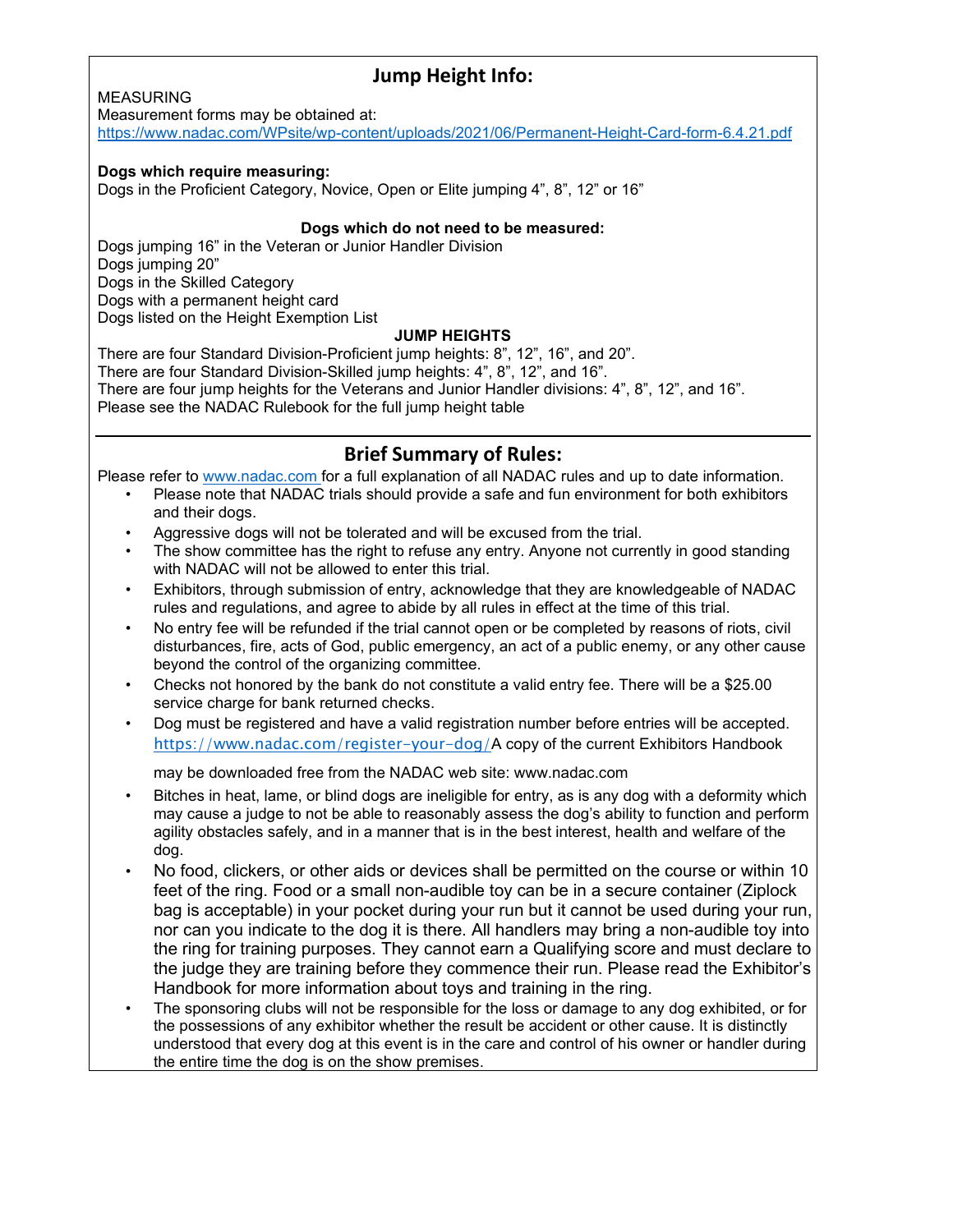**Make Checks Payable to: Jeff Lyons Send entries to: Jeff Lyons, PO Box 831226, Pepeekeo, HI 96783**

| Owner                                                                                                                                                                                                                                                                                                                                                                                                                                                                       |       |               |           |              | Dog                                 |                                                                                 |               |  |
|-----------------------------------------------------------------------------------------------------------------------------------------------------------------------------------------------------------------------------------------------------------------------------------------------------------------------------------------------------------------------------------------------------------------------------------------------------------------------------|-------|---------------|-----------|--------------|-------------------------------------|---------------------------------------------------------------------------------|---------------|--|
| <b>Name</b>                                                                                                                                                                                                                                                                                                                                                                                                                                                                 |       |               | Call Name |              |                                     |                                                                                 |               |  |
| <b>Address</b>                                                                                                                                                                                                                                                                                                                                                                                                                                                              |       |               |           |              | <b>NADAC Reg #</b>                  |                                                                                 |               |  |
| City/State/Zip                                                                                                                                                                                                                                                                                                                                                                                                                                                              |       |               |           |              | <b>Date of Birth</b><br>Gender      |                                                                                 |               |  |
| <b>Phone</b>                                                                                                                                                                                                                                                                                                                                                                                                                                                                |       |               |           |              | <b>Height at Withers</b>            |                                                                                 |               |  |
| <b>Email</b>                                                                                                                                                                                                                                                                                                                                                                                                                                                                |       |               |           |              | <b>Breed</b>                        |                                                                                 |               |  |
| Handler, If not owner                                                                                                                                                                                                                                                                                                                                                                                                                                                       |       |               |           |              | <b>Emergency Contact Name/Phone</b> |                                                                                 |               |  |
|                                                                                                                                                                                                                                                                                                                                                                                                                                                                             |       |               |           |              |                                     | PLEASE INCLUDE A COPY OF YOUR DOG'S HEIGHT CARD IF YOU DO NOT HAVE ONE ON FILE. |               |  |
| <b>CATEGORY:</b><br><b>PROFICIENT</b> □<br>SKILLED <b>D</b>                                                                                                                                                                                                                                                                                                                                                                                                                 |       |               |           |              |                                     |                                                                                 |               |  |
| <b>DIVISION:</b><br><b>STANDARD</b><br><b>VET DOG</b> □<br>VET HANDLER $\Box$<br>JUNIOR HANDLER <b>O</b>                                                                                                                                                                                                                                                                                                                                                                    |       |               |           |              |                                     |                                                                                 |               |  |
| I WANT MY DOG TO JUMP:<br>$\overline{\mathbf{4}}$<br>8<br>12<br>16<br>20                                                                                                                                                                                                                                                                                                                                                                                                    |       |               |           |              |                                     |                                                                                 |               |  |
| <b>Class</b>                                                                                                                                                                                                                                                                                                                                                                                                                                                                | Level |               |           |              | Day                                 |                                                                                 |               |  |
|                                                                                                                                                                                                                                                                                                                                                                                                                                                                             |       | <b>Novice</b> | Open      | <b>Elite</b> | Friday                              | Saturday                                                                        | <b>Sunday</b> |  |
| <b>Chances</b>                                                                                                                                                                                                                                                                                                                                                                                                                                                              |       |               |           |              |                                     |                                                                                 | Rd 2<br>Rd 1  |  |
| <b>Jumpers</b>                                                                                                                                                                                                                                                                                                                                                                                                                                                              |       |               |           |              | $\overline{\phantom{a}}$            | Rd <sub>2</sub><br>Rd 1                                                         |               |  |
| Regular                                                                                                                                                                                                                                                                                                                                                                                                                                                                     |       |               |           |              | $\overline{a}$                      | Rd 1<br>Rd 2                                                                    | Rd 1<br>Rd 2  |  |
| <b>Gamblers</b>                                                                                                                                                                                                                                                                                                                                                                                                                                                             |       |               |           |              | --                                  | Rd 1<br>Rd <sub>2</sub>                                                         |               |  |
| <b>Touch n Go</b>                                                                                                                                                                                                                                                                                                                                                                                                                                                           |       |               |           |              |                                     |                                                                                 | Rd 2<br>Rd 1  |  |
|                                                                                                                                                                                                                                                                                                                                                                                                                                                                             |       |               |           |              |                                     |                                                                                 |               |  |
|                                                                                                                                                                                                                                                                                                                                                                                                                                                                             |       |               |           |              |                                     |                                                                                 |               |  |
|                                                                                                                                                                                                                                                                                                                                                                                                                                                                             |       |               |           |              |                                     |                                                                                 |               |  |
| In consideration of the acceptance of this entry, I/we certify that I/we have knowledge of, and are familiar with, and agree to abide by, the<br>Rules and Regulations of NADAC in effect at the time of this trial, and by any additional rules and regulations as approved by NADAC for this<br>trial. I/we certify that the dog entered is not a hazard to persons or other dogs. I/we further agree to be bound by the "Agreement" printed on<br>page 5 of this premium |       |               |           |              |                                     |                                                                                 |               |  |
| <b>Run Pricing info</b>                                                                                                                                                                                                                                                                                                                                                                                                                                                     |       |               |           |              |                                     |                                                                                 |               |  |
| \$10.00 per run<br># runs= __________                                                                                                                                                                                                                                                                                                                                                                                                                                       |       |               |           |              |                                     |                                                                                 |               |  |
| Junior Handler: \$5 per run<br># runs =                                                                                                                                                                                                                                                                                                                                                                                                                                     |       |               |           |              |                                     |                                                                                 |               |  |
| <b>TOTAL ENCLOSED =</b>                                                                                                                                                                                                                                                                                                                                                                                                                                                     |       |               |           |              |                                     |                                                                                 |               |  |

Please bring a completed/signed entry form with you to the trial.